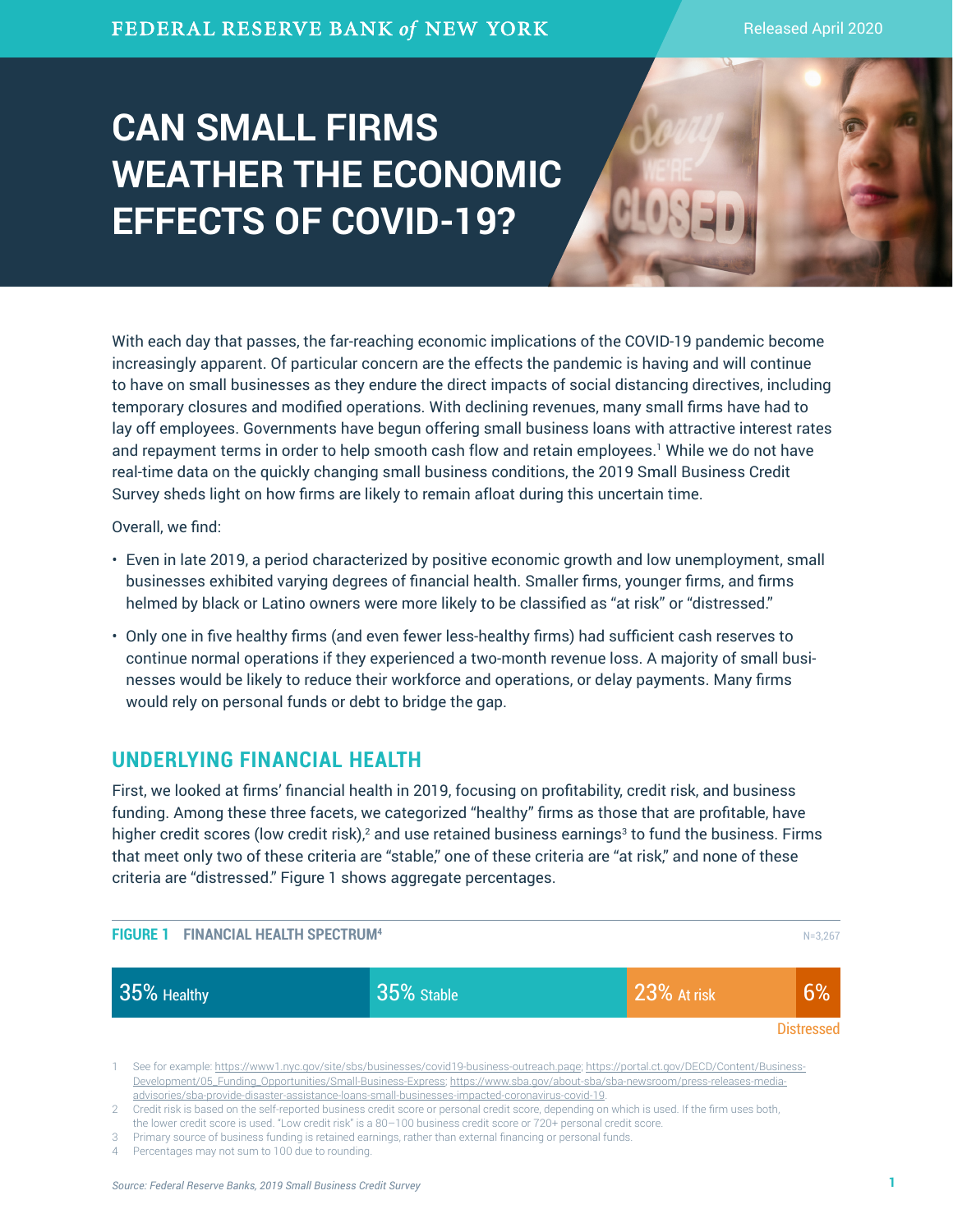However, the aggregate numbers mask variation in the small business population. As shown in Figure 2, some firms tended to be financially healthier than others, including larger and more mature firms. In contrast, smaller firms, younger firms, and firms with black or Latino owners were more likely to show signs of limited financial health. It is important to note that firms helmed by black or Latino owners face structural barriers that influence their business' financial health.<sup>4</sup>

|                                             |                                                                   | <b>Healthy</b> | <b>Stable</b> | At risk | <b>Distressed</b> |
|---------------------------------------------|-------------------------------------------------------------------|----------------|---------------|---------|-------------------|
|                                             | All firms $N=3,267$                                               | 35%            | 35%           | 23%     | 6%                |
| Annual revenue                              | \$100K or less N=287                                              | 8%             | 30%           | 45%     | 17%               |
|                                             | \$100K-\$1M N=1,169                                               | 30%            | 39%           | 23%     | 8%                |
|                                             | More than $$1M$ N=1,626                                           | 45%            | 34%           | 18%     | 3%                |
| Number of employees                         | $1-4$ employees $N=1,207$                                         | 32%            | 36%           | 25%     | 8%                |
|                                             | 5-19 employees N=1,416                                            | 35%            | 36%           | 23%     | 6%                |
|                                             | 20-499 employees N=644                                            | 47%            | 32%           | 17%     | 4%                |
| Age of firm                                 | $0 - 5$ years $N = 890$                                           | 23%            | 37%           | 31%     | 8%                |
|                                             | >5 years N=2,377                                                  | 41%            | 35%           | 19%     | 5%                |
| Industry                                    | Non-manufacturing goods production<br>& associated services N=647 | 33%            | 36%           | 25%     | 6%                |
|                                             | Retail $N=362$                                                    | 34%            | 37%           | 25%     | 5%                |
|                                             | Leisure & hospitality N=325                                       | 27%            | 37%           | 28%     | 8%                |
|                                             | Healthcare & education N=286                                      | 38%            | 35%           | 22%     | 5%                |
| Race/ethnicity<br>of ownership <sup>6</sup> | Non-Hispanic White N=2,486                                        | 37%            | 36%           | 22%     | 5%                |
|                                             | Non-Hispanic Black or African<br>American N=335                   | 17%            | 26%           | 37%     | 21%               |
|                                             | Non-Hispanic Asian N=127                                          | 29%            | 40%           | 23%     | 8%                |
|                                             | Hispanic N=269                                                    | 22%            | 29%           | 31%     | 18%               |

#### **FIGURE 2 FINANCIAL HEALTH SPECTRUM BY FIRM CHARACTERISTICS5**

## **DEALING WITH FINANCIAL LOSS**

A new question in the 2019 survey asked business owners how they would respond to a potential financial loss equal to two months of their revenues. Unfortunately, the scenario posed in this question no longer represents a hypothetical situation for firms facing the effects of COVID-19.

As shown in Figure 3, we find that responses differ across the financial health spectrum. Only one in five healthy firms reported they could continue business as usual with their cash reserves; this number falls to less than one in ten among stable, at-risk, and distressed firms. Further, there are clear workforce implications, as two of the most common responses include reducing salaries and laying off workers, especially among the healthiest firms. To bridge funding gaps, firms in all four categories said they would rely on the owners' personal funds, but this tactic was more common among at-risk and distressed firms. In addition, at-risk and distressed firms were more likely to report an inclination to take out debt than were healthier firms. This may have an impact on the types of recovery programs and loans that could work best for different types of small businesses.

<sup>4</sup> For example, black- and Latino-owned firms are more likely to report higher credit risk ratings than white-owned firms. For more information, see: <https://www.fedsmallbusiness.org/medialibrary/fedsmallbusiness/files/2019/20191211-ced-minority-owned-firms-report.pdf>.

<sup>5</sup> Percentages may not sum to 100 due to rounding.

<sup>6</sup> This table uses Census-defined categories of race and ethnicity. In the text of this paper, we use "Latino" instead of "Hispanic."